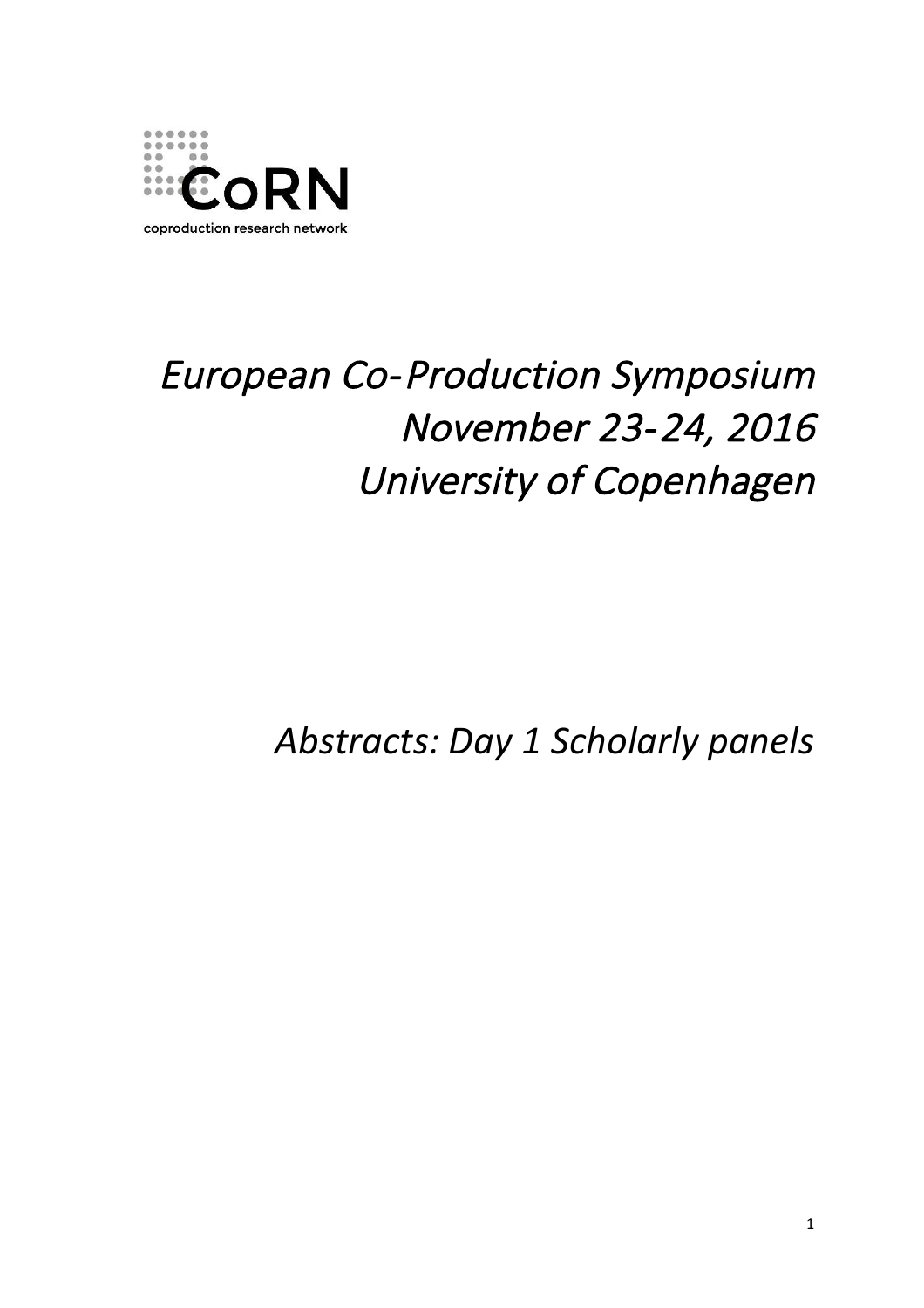# Table of Contents

| De Facto Co-Production: The Recent Rise of Multi-National Sales and Distribution Companies in             |  |
|-----------------------------------------------------------------------------------------------------------|--|
|                                                                                                           |  |
| Will the Airbus of European film ever fly? Introduction of the imaginary Eurimages II - an organizational |  |
|                                                                                                           |  |
| Some Notes on Present European and Scandinavian Co-production Practices Through the Prism of 'The         |  |
|                                                                                                           |  |
|                                                                                                           |  |
|                                                                                                           |  |
| Co-Existence and Co-Production: Soviet Cinematic Co-Productions with Europe during and after the          |  |
| From National Re-birth to Transnational Consolidation: the dynamics of coproduction in Romanian           |  |
| Exploring the 'Europeanness' of European Co-productions in the mid-1950s: Italy, Spain and global         |  |
|                                                                                                           |  |
| The Land of Milk and Honey: The Belgian Tax Shelter system as the key driver of sustainability in Belgian |  |
|                                                                                                           |  |
|                                                                                                           |  |
|                                                                                                           |  |
| Mapping International Film Co-productions in Spain: the case of film comedies  10                         |  |
|                                                                                                           |  |
| Eurimages Co-production Support: The Case of Turkey after Twenty-Five Years of Membership 12              |  |
|                                                                                                           |  |
| Co-production Under the World Cinema Support Fund: The European Turn of the French International          |  |
|                                                                                                           |  |
| Seeking Alternatives to Western (Euro-American) Markets - French Cinema in Chinese Markets 14             |  |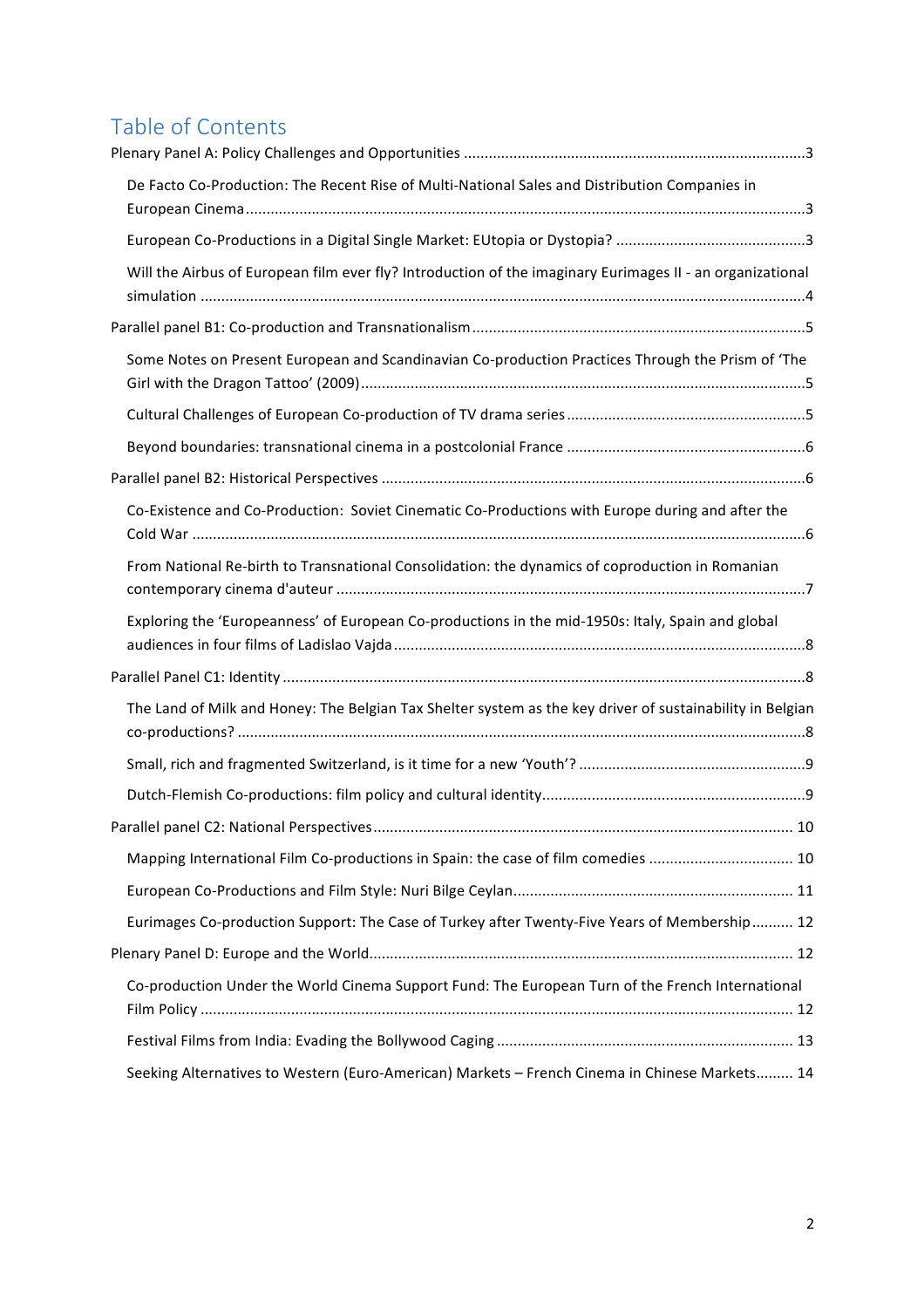## Plenary Panel A: Policy Challenges and Opportunities

### De Facto Co-Production: The Recent Rise of Multi-National Sales and Distribution Companies in European Cinema

#### *Christopher Meir (University of Carlos III de Madrid)*

While many would have assumed the global economic crisis of the late 2000s to have crippled the European film and television industries, the period has actually seen unprecedented international successes coming from the continent. A short list of these would include films such as the *Taken franchise, Lucy* and *Paddington* to name but a few. This paper will seek to examine the industrial underpinnings of this wave of successes, focusing on trends in the corporate organization of European production and distribution at the heart of this counterintuitive resurgence and to pose critical questions about what these trends mean for our understanding of European co-production. The most crucial trend discussed in the paper is the confederation of national territories by some companies to create European multi-nationals in film (and, increasingly, television) sales and distribution. This strategy, the paper argues, has been deployed by companies such as Studiocanal, Wild Bunch, Gaumont, and Entertainment One, amongst a number of others. The paper goes on to argue that such companies are attempting to strike a balance between the need for scale in terms of direct distribution that can support ever growing production budgets and the risks of competition with the Hollywood majors, competition which has proved ruinous to European companies in the past. This balancing act, the paper argues, often means some kind of cooperation with the majors instead of outright competition. This strategic thrust also means that historians and theorists of European screen cultures have to re-examine the ways in which co-production is theorized. The critical and industrial ideals behind co-production - creative collaboration across borders, mutual access to national markets and competitiveness with Hollywood, etc. - are clearly important to understanding this trend. Tensions between national markets are inscribed into the business plans of the companies, while finance and creative elements are often pieced together from across the continent (and sometimes beyond). The successes of the films and television dramas themselves are proof of the ability of the business model to generate substantial competition for time on global screens. There are, however, some aspects of this trend that should give scholars and policymakers pause, including the increasing reliance on the English language and the concomitant erasure of national specificity in favor of a generic (in many cases, vaguely British or even American) sense of European identity. Another problem could be seen as the increasing pressure this trend places on smaller independents, the companies for whom much of European policy was ostensibly written to assist, but whom are now seeing bigger and bigger chunks of subsidies and tax breaks taken up by these confederated entities and their larger scale productions. The paper will thus conclude with some discussion of what is lost and what is gained as confederation transforms the landscape of European cinema.

### European Co-Productions in a Digital Single Market: EUtopia or Dystopia?

#### *Nina Vindum Rasmussen (University of Copenhagen)*

Last year, the European Commission fleshed out its ideas for a Digital Single Market (DSM) in Europe. Amongst other things, the Commission wants to tear down national borders online and modernise the European copyright framework. The strategy has sparked debate in the European film industry. Key players warn that undermining territorial exclusivity will compromise their ability to pre-sell rights and enter into co-production agreements. My paper analyses this DSM debate with special attention to the arguments of both the Commission and the European film industry. By employing Fairclough and Fairclough's (2012) framework for analysing political discourse, I examine the underlying conflict of interest as it appears in strategic policy documents, industry reports, press articles, and interviews with key Danish stakeholders. The findings point to great tensions between the Commission and the European film industry. Despite sharing a vision of a sustainable film industry capable of competing against dominant American players, they disagree about the flexibility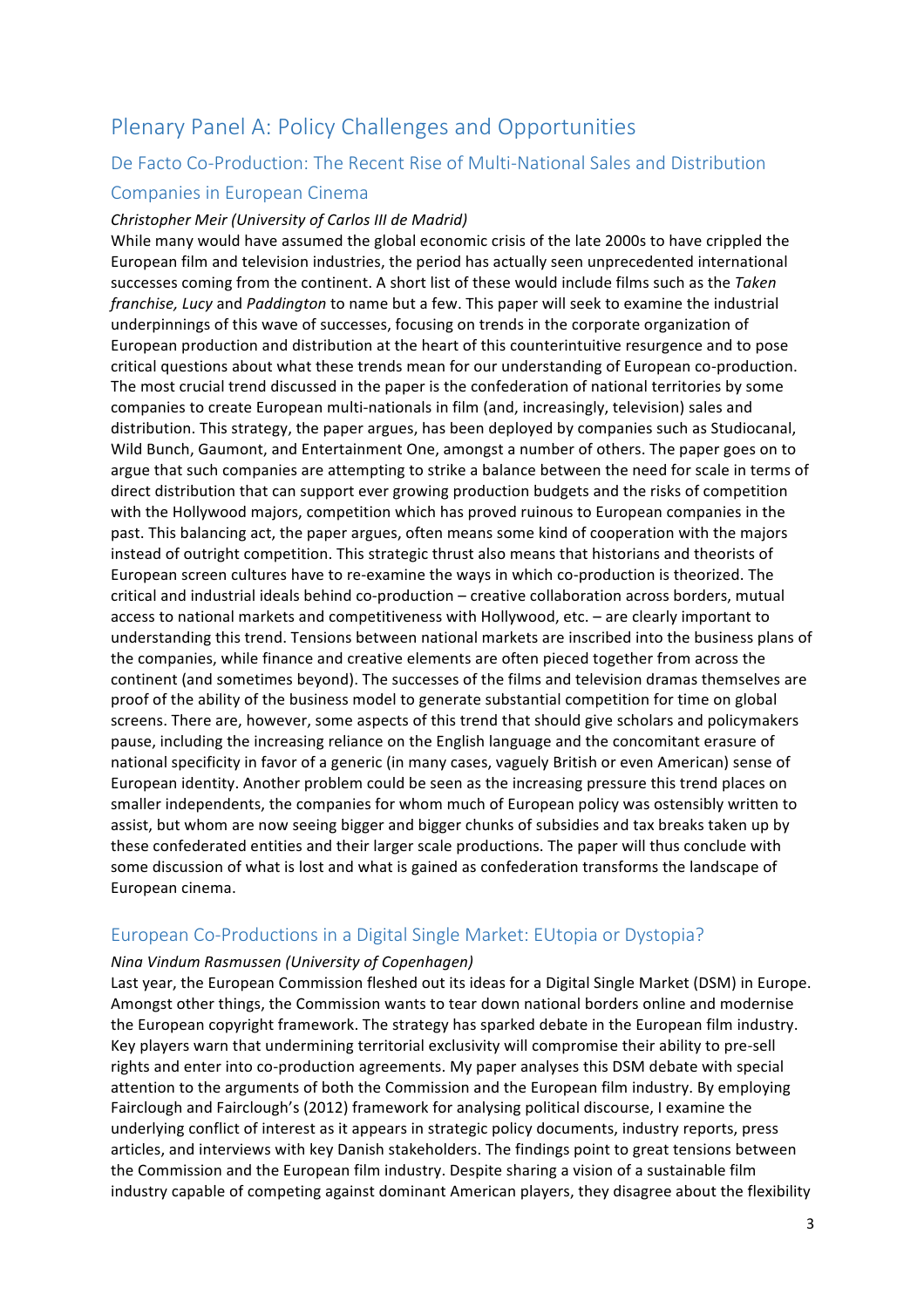of the current model and the required measures to future-proof it. The Commission argues that a DSM will nurture cultural diversity and bring about a win-win situation for creators and users. In contrast, industryites predict a steep decline in EU audiovisual output, especially co-productions, as well as a monoculture of blockbusters. They also worry that it will empower non-European digital players like Netflix, already eager to make the world a single market. In conclusion, this paper sheds new light on what Hesmondhalgh (2013) calls 'tensions between commerce and creativity', which is an essential feature of a cultural industry like the film industry. The DSM debate shows that the concept of the 'cultural exception' – intimately linked with French cultural policy – is undergoing a national revival. According to Bartsch (2014), this has also been evident in the TTIP negotiations. Furthermore, the DSM debate underlines the complex nature of film financing and distribution in Europe. Bondebjerg and Redvall (2015) have alluded to the catch-22 nature of the situation: Europeans are unaccustomed to non-national European content, and they therefore regard it as alien and different. Consequently, distributors and buyers do not invest in European content, and the problem persists. Could a DSM be the solution that breaks the old pattern? Only time will tell if a DSM turns out to be a goldmine or a minefield – and what form it will take after Britain's Brexit vote. Whatever the outcome, it looks to shape the future of Europe's film industry.

### Will the Airbus of European film ever fly? Introduction of the imaginary Eurimages II an organizational simulation

### *Tamás Joó (University of Theatrical and Film Arts, Budapest)*

French domestic market shares were changing between 33-45% in the last ten years or even eaching 50%1. The EU's market share was domestic market shares 25%-35% during the same period. The NC's "compte de soutien" form of support was introduced in 1948. The selective support scheme "avance sur recettes" was introduced in France in 1959. The EU and the CoE operate selective support mechanisms since 1988, but does not have an "automatic" production support system. My presentation will describe and simulate the functioning of the imaginary "Eurimages II": an automatic support mechanism for the whole European Union from various aspects:

- What could be the Funds most important targets to achieve?
- What will be the performance indicators?
- What could be the financial sources of the new Fund?
- Where would be the headquarters?
- Who would manage it? How many people can operate and administrate the new Fund?
- Who would be the stakeholders? Countries? Companies? Organizations? Who will select them?
- Which would be the official languages?

- What would be the main challenges of its establishment and its functioning? Which factors would ensure the funds long term stability?

- How could it deal with the different national legislations? How would it face the foreign currency challenges?

- Could it ensure equal opportunities regarding budget sizes and genres?
- What would be the transparency standards?

The presentation will describe and simulate the establishment and functioning of such a system in a light tone but at the same dealing with some of the most challenging questions of European film policy.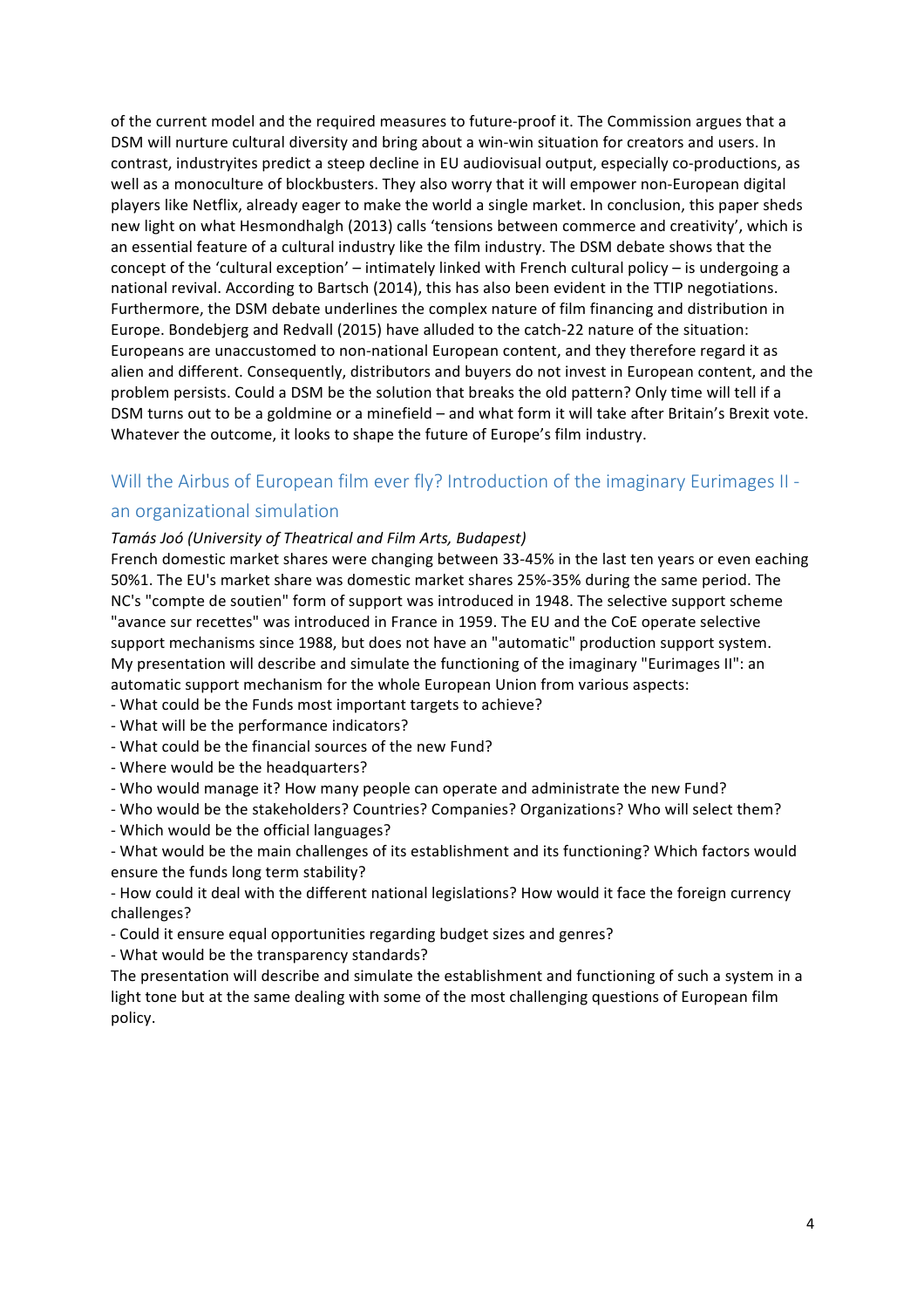# Parallel panel B1: Co-production and Transnationalism

### Some Notes on Present European and Scandinavian Co-production Practices Through the Prism of 'The Girl with the Dragon Tattoo' (2009)

### *Olof Hedling (Lund University)*

In a critique of the sometimes confusing ways in which the term transnational has been repeatedly used, Mette Hjort, in 2010 attempted to outline what she called a "typology of transnationalisms" in connection with contemporary audio-visual production (2009: 12–33). Hiort's palpable purpose here is to more specifically illuminate and contextualize the increasingly more used concept of transnationalism. As a result, she consequently identifies nine specific types of cross-border collaboration. These types, or forms, moreover, seem neatly usable when describing and examining present forms of co-production within the audio-visual field.

In this talk, Hjort's typology will be used and scrutinized in order to shed light on the various production strategies employed during the making of Scandianvian film's by far most financially successful venture during the last few decades. The widely discussed and distributed The Girl with the Dragon Tattoo (2009) was consequently an international co-production, shot and post-produced at particular locations in Sweden, including at the geographical sites of two major regional film funds. Simultaneously, the production represented collaboration between four mayor public and private broadcasters in Denmark, Germany, Norway and Sweden while also involving two of those countries's public film funding agencies as well as various film production companies. In addition, the production was able to attract substantial private equity, an increasingly rare occurrence in present Scandinavian film production. Similarly, though nearly all actors were Swedish and the dialogue was spoken in the domestic language of that country, virtually all the so-called "A-functions" behind the camera was being handled by Danes, including a Danish director, director of photography, producer, editor, sound designer, production designer and music composer. In addition, finally, the film's script was written by two Danish screenwriters who in turn adapted the Swedish bestselling novel that initiated the entire project.

The Girl with the Dragon Tattoo – both a feature film and part of the later released Millennium television serial - consequently represents an alliance of different domestic and international organizations and agents informally negotiating their diverse interests in the Swedish and Scandinavian audio-visual production sphere. As a kind of conclusion, some sort of answer to the question of how and why a contemporary individual project can attract such an alliance of diverse agents and organizations will briefly be attempted.

### Cultural Challenges of European Co-production of TV drama series

#### Lothar Mikos (Filmuniversity Babelsberg)

There's a vivid scene of co-production in the European film industry based on bi-national coproduction agreements and the European Convention on Cinematic Co-Production. Traditions were established, especially in the Scandinavian countries and in the German speaking countries. Public funding and PSB were involved in the co-production of movies. Beside the film industry there were some co-productions of television drama in Europe. Most of the Scandinavian crime series were cofinanced by German TV. PSB, production companies and distributors are involved. The multiplication of TV channels in the past decade has given rise to an enormous need of content. At the same time budgets decrease in a fragmented market. In this situation co-productions are able to increase budgets by collecting money from all co-producing or co-financing partners. Therefore an increasing demand for co-producing European TV drama series has changed the modes of production. Most of the popular European TV drama series of the past decade are co-productions. Because pooling of resources in the main advantage of co-production, some new European TV drama series are produced with budgets that are able to compete with Quality-US-Series. In Germany, for instance, for the first time there was a co-production of a public service broadcaster (ARD) and a commercial PayTV channel (Sky) initiated for a television drama series. The budget of the series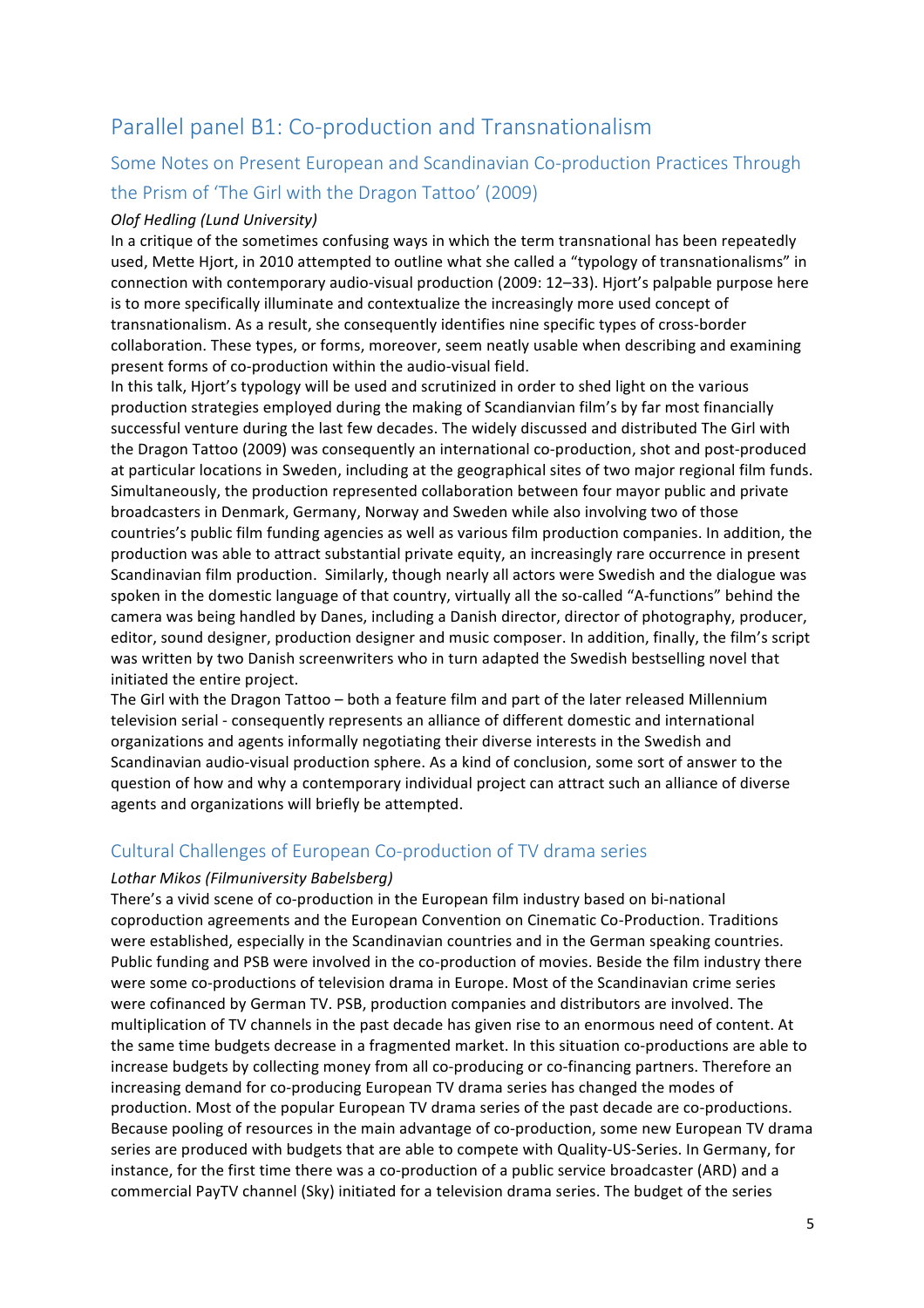"Berlin Babylon" reached 40 million Euro for two seasons with eight episodes each. In Denmark the co-produced drama series "1864" had a budget of 23 million Euro.

The paper will discuss challenges of European co-production of television drama series. The main focus is on cultural challenges and on challenges of "mixed" co-productions between public service broadcasters and commercial channels and production companies in Europe. It will shed light on the future of European co-productions in the post-network era. Therefore it will contribute to the topic "challenges specific to European co-production"

### Beyond boundaries: transnational cinema in a postcolonial France

#### *Jacqueline Wallace (Channel 4 Television Production, UK)*

This paper will begin by examining the history of French colonisation and the effects it is had on its cinematic memory. As Michel Marie correctly acknowledges that the future of cinema will inevitably be transnational, this has undoubtedly had an effect on the 'national' identity of cinema. This paper will assess Martine Danan's 'postnational' concept of France's cinema and will attempt to rethink the national/transnational binary in the context of contemporary France. This paper will analyse transnational films including: Michael Haneke's CACHÉ, Claire Denis' CHOCOLAT, Ousmane Sembène's LA NOIRE DE... Through the study of these films, I will argue that the postcolonial diaspora leads to the collapse in a simple conception of 'national' identity leading to the inevitability of a conflated thinking of transnational-national cinema. Whilst, in general, France has found difficulty in addressing the 'guilt' of its colonial history, filmmakers like Jacques Audiard and Celine Sciamma, have more recently brought the discussion of minority groups in France with their films DHEEPAN and GIRLHOOD, respectively. Moreover, this paper will illustrate through the increased participation of the French government with foreign coproductions, a film about Turkish society can be regarded as 'French' in regard to Deniz Gamze Ergüven's MUSTANG. I will argue that the 'transnational cinema' inherently retains a dialogue with the concept of 'national cinema'; the relationship is symbiotic and both the local and global practices can inform and educate the other. I argue against Danan's idea of a 'postnational' cinema in France as the existence of 'transnational' cinema expands the national identity and does not eradicate it. This paper will take a historic and formative approach in assessing the transformation of transnational cinema in France in recent decades. This will be supported by close analysis of, but not limited to, the films discussed. It will conclude by acknowledging the plurality of cinematic images and the ever-increasing popularity and practicality of international coproductions, I will argue that we can no longer recognise historic ideas of national cinema with their current counterparts. In accepting the dissolution of a strictly 'national' cinema, I will argue that we should embrace the intersecting cultural and visual languages that enriches and educates us through transnational cinema.

### Parallel panel B2: Historical Perspectives

### Co-Existence and Co-Production: Soviet Cinematic Co-Productions with Europe during and after the Cold War

#### *Marsha Siefert (Central European University, Budapest)*

In the last decades of "ever closer" European Union, European audiovisual space---ideally conceived as a "minimal common cultural currency of the moving image produced by Europeans and addressed to European audiences" ---has been defined as an economic or market space. The dominance of market logic can be pushed back to the early film industry and beliefs about the factors of success. According to Bergfelder, "the history of European cinemas has always been characterized by two simultaneous yet diverging processes, namely the film industries' economic imperative of international expansion, competition and cooperation... and the ideological project of recentring the definition of national cinemas through critical discourses and national film policy." How were these two diverging processes enacted within the "other Europe" during the Cold War? In the Soviet Union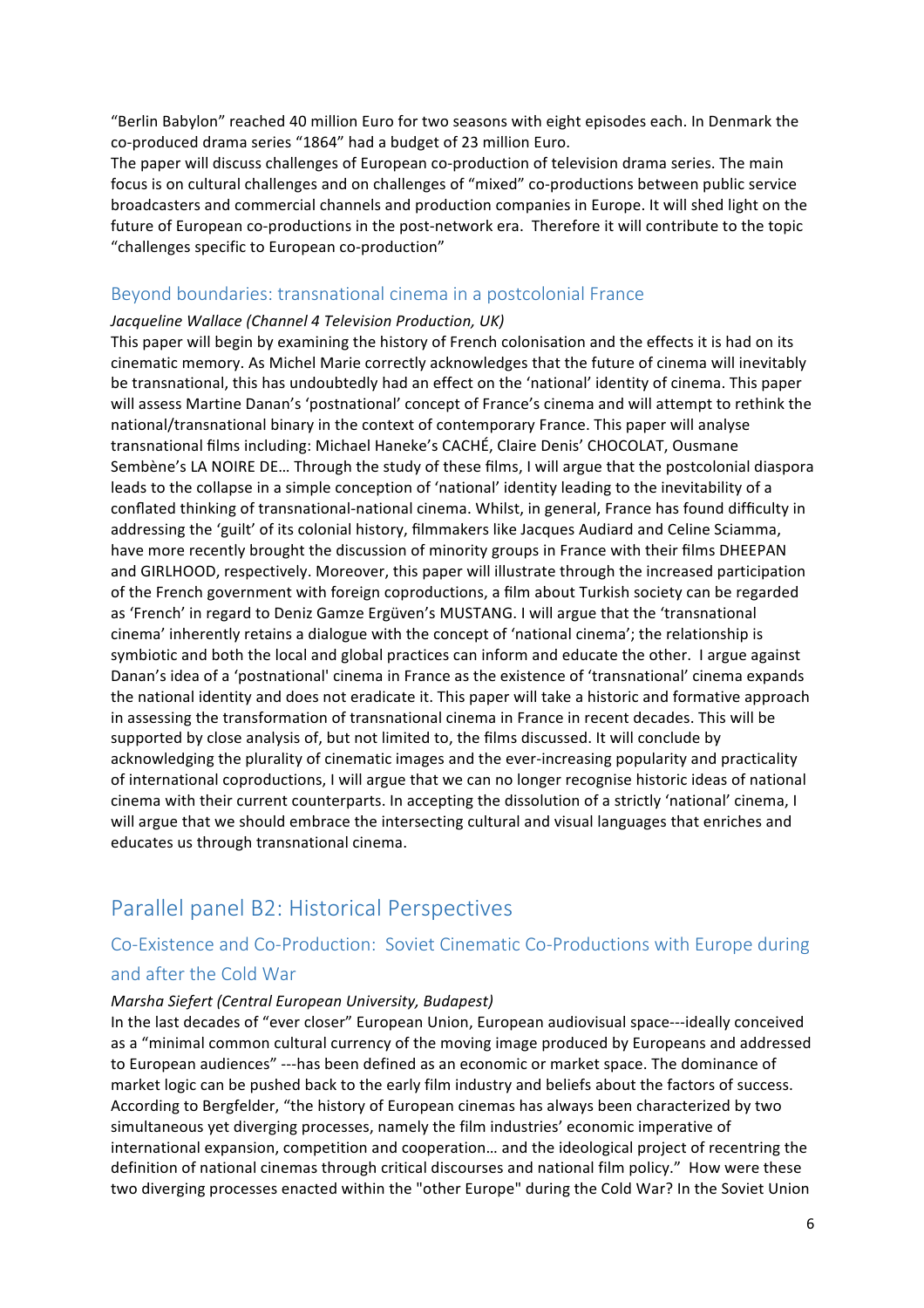filmmakers--and film bureaucrats--were caught between the necessity of making films within a narrower frame of ideological acceptability and a broader demand for economic viability and mass appeal, dubbed the class versus cash dichotomy in Soviet film output. Co-productions, especially with other countries in the bloc or with sympathetic filmmakers in Western Europe, provided one way to cope with these divergent processes within the Eastern European context. This paper will address broader trends and individual examples of Soviet films co-produced with European countries during the Cold War. In an epilogue, using data from the European Audiovisual Observatory, the paper will assess how Cold War patterns compare to Russian Federation films co-produced with European countries since 1993.

### From National Re-birth to Transnational Consolidation: the dynamics of coproduction

### in Romanian contemporary cinema d'auteur

#### *Ana Bento-Ribeiro (Paris Ouest University)*

The complexities of co-production in the film industry have evolved for more than a century. The genesis of the logics of material, economic and expertise exchanges in European cinema is rooted in the origins of national cinemas in the continent. In spite of a very particular and troubled history, the Romanian film industry had also been involved in co-production deals, even at the times of nationalization. This is a story that remains hardly known. In the limited framework of this paper, however, we'll examine the scenario that followed the fall of the communist regime in 1989. The socalled "Romanian New Wave", one of the best-known trends in arthouse film in the 2000's has, by now, being largely analyzed in several instances. Notwithstanding, institutional and economic aspects allowing for the (re)birth of this industry remain at the margins of academic work, that tend to focus mostly on its aesthetics, narrative or historical features. Furthermore, fifteen years since the release of the cornerstone of Romanian contemporary film d'auteur, Cristi Puiu's Stuff and Dough (Marfa si banii, 2001), the dynamics of domestic production has evolved. If the pioneers of New Romanian cinema in the last decade relied heavily on national funding, public or private, for making films, once their works started to successfully circulate in the international sphere, the cinema they made became more transnational, at least economically. In a process that developed parallel to Romania's entry process in the EU, international co-production has become a key element for what now has become a more stable, yet relatively small film industry, in a context where national institutional grounds and public policies for film are still to consolidate. The aim of this paper is to analyze how the factors allowing the birth of a mostly (at the time) nationally funded film trend later evolved to a complex scenario giving way to an industry where transnational funding has become essential for steady production. The paper is built upon three pillars. At first, it exposes how a precarious funding system allowed for the launching of new auteurs, being actually key for their internationally praised aesthetics. Then, in the context of international appraisal and Romania's EU integration, I'll present the evolution of foreign investments in Romanian film. Finally, the actual scenario deserves further analysis: who are now the main players funding Romanian cinema and how they influence both arthouse and popular film production and performance in domestic and international markets. These three pillars show the evolution of co-production dynamics in Romania, providing insightful perspectives on the position of what is seen today as Romanian cinema in the cinephile sphere. Academic analytical works on European film co-productions tend to focus on specific national industries. Nevertheless, these contributions, albeit non-specific to Romania, are highly valued as references in this paper. Methodologically, it is based on such works, as well as on recent works on transnational cinemas and on data provided by National Film Centers and distributors, as well as interviews with professionals in the field. By crossing information provided by these diverse sources, the complex scenario that engenders Romanian film (co-)production can be more clearly seen.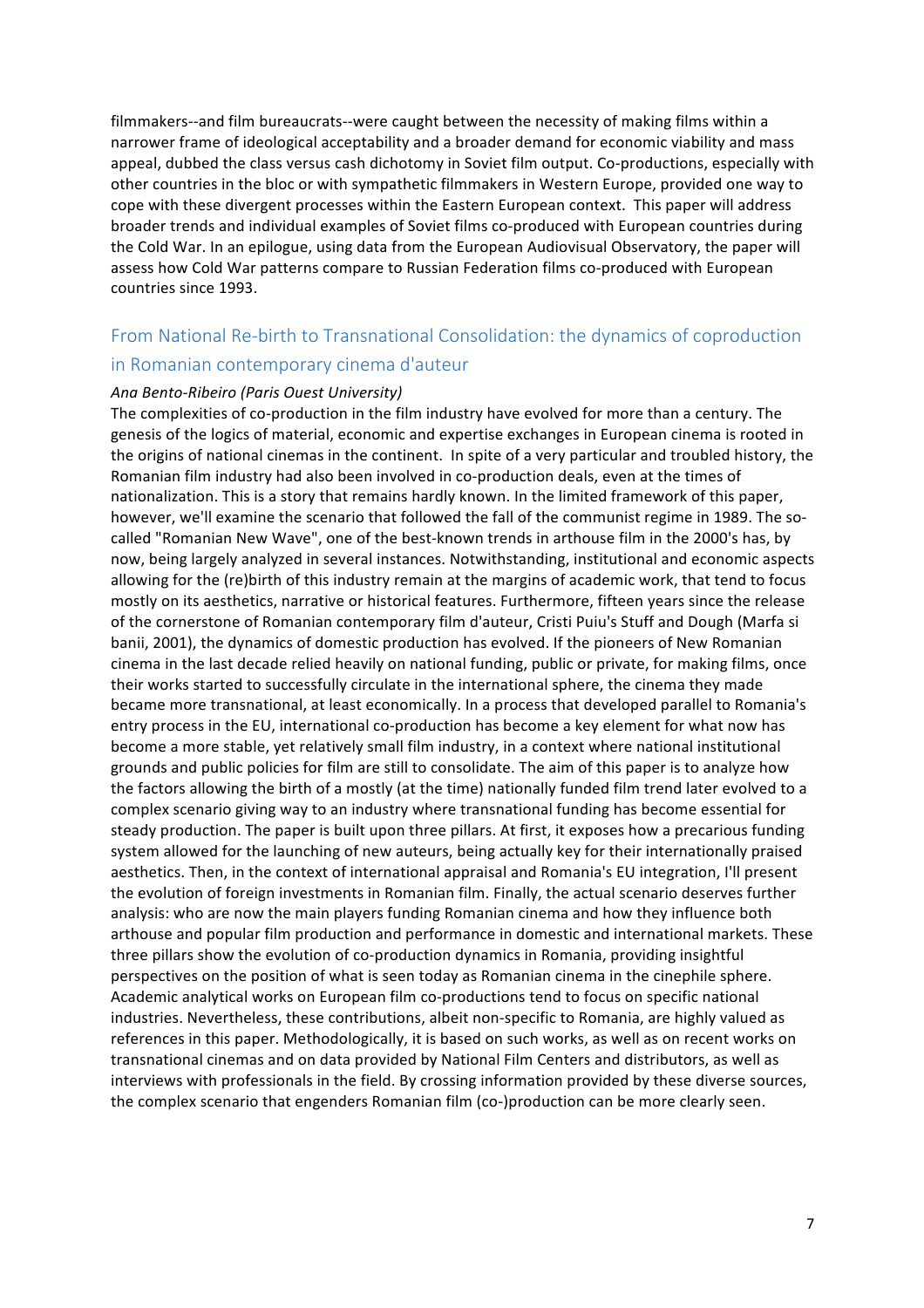### Exploring the 'Europeanness' of European Co-productions in the mid-1950s: Italy, Spain and global audiences in four films of Ladislao Vajda

### Valeria Camporesi & Francesco Di Chiara (Universidad Autónoma de Madrid / eCampus University *Novedrate, Italy)*

Our approach is eminently historical. However, the ultimate aim is to put our exploration in a wider perspective and use it to highlight the role played by post-WWII film co-productions in establishing a European cinematographic culture in the realm of popular entertainment, as well as in establishing relationships among film industries of different scale and coming from different political backgrounds. Our approach would take into account both economic and cultural aspects of the four films made between 1953 and 1957 by Spanish company Chamartin and Italian production house Falco Film, which have all been made between 1953 and 1957, have all been directed by Ladislao Vaida, and are among the first examples of post-WWII Italian and Spanish co-productions. On the one hand, our paper will highlight the peculiar relationship between the two companies involved in these productions. Despite being much smaller than Chamartin, Falco Film had solid ties to both the Spanish embassy in Italy, the Italian government, and the military, and it is possible that Falco made use of these relationships to bend the rules set by international treaties. Therefore, this case study would offer an example of the peculiar mixture of small-scale entrepreneurship and dependence on State support, which was characterizing co-productions in post-war Southern Europe. On the other hand, the case here analyzed would be viewed against the background of the peculiar trans-European professional experience of filmmaker Ladislao Vajda (1906-1965), who, between the early 1930s and the mid-1960s, travelled from his native Hungary, to France, Italy, Portugal, Spain, Britain and Germany to pursue his (for various reasons) fragmented career. Vajda's markedly transnational European experience is also reflected in the high percentage of coproductions he directed (15 out of 44 of his films). The most famous of his films is without any doubt the Chamartin and Falco Film co-production The Miracle of Marcelino (Marcelino, pan y vino, 1955), a religious human drama with child protagonist, which enjoyed an amazing success all over the world, other than among the core catholic audiences of the two co-producing countries. These films stand out as a startling example of successful "Europuddings": originated from the cultural-industrial cooperation between a dictatorship and a democracy, they were the product of a much wider cultural mix, involving Central European and non-Catholic ingredients, a combination which epitomized an efficient transnational blending of unspecific religiosity, stereotyped realism, and dramedy.

# Parallel Panel C1: Identity

### The Land of Milk and Honey: The Belgian Tax Shelter system as the key driver of sustainability in Belgian co-productions?

#### *Ilse Schooneknaep (Vrije Univeristeit, Brussels)*

Policy interventions are of great importance in the creation of European audiovisual content. Without direct and indirect support measures on either a European and/or national level, budgets would not be sufficient. In addition, in times of economic crisis, cultural support is often the first element to be put under the chopping block. Hence indirect industry driven support such as tax shelter are of key importance to maintain a strong audiovisual sector. The Belgian audiovisual sector has boomed since 2003, when the tax shelter measure was implemented as a new policy intervention. Over the course of a decade the amount of local productions grew exponentially and gained a higher production value. The Belgian audiovisual industry become more professional and slowly developed an international presence (e.g. Oscar nominations for Bullhead and The Broken Circle Breakdown and a Golden Globe nomination for The Brand New Testament). In order to further develop a strong audiovisual ecosystem, the tax shelter incentive was also offered to foreign productions that are willing to spend a fair amount of their budget on Belgian soil. Soon a vast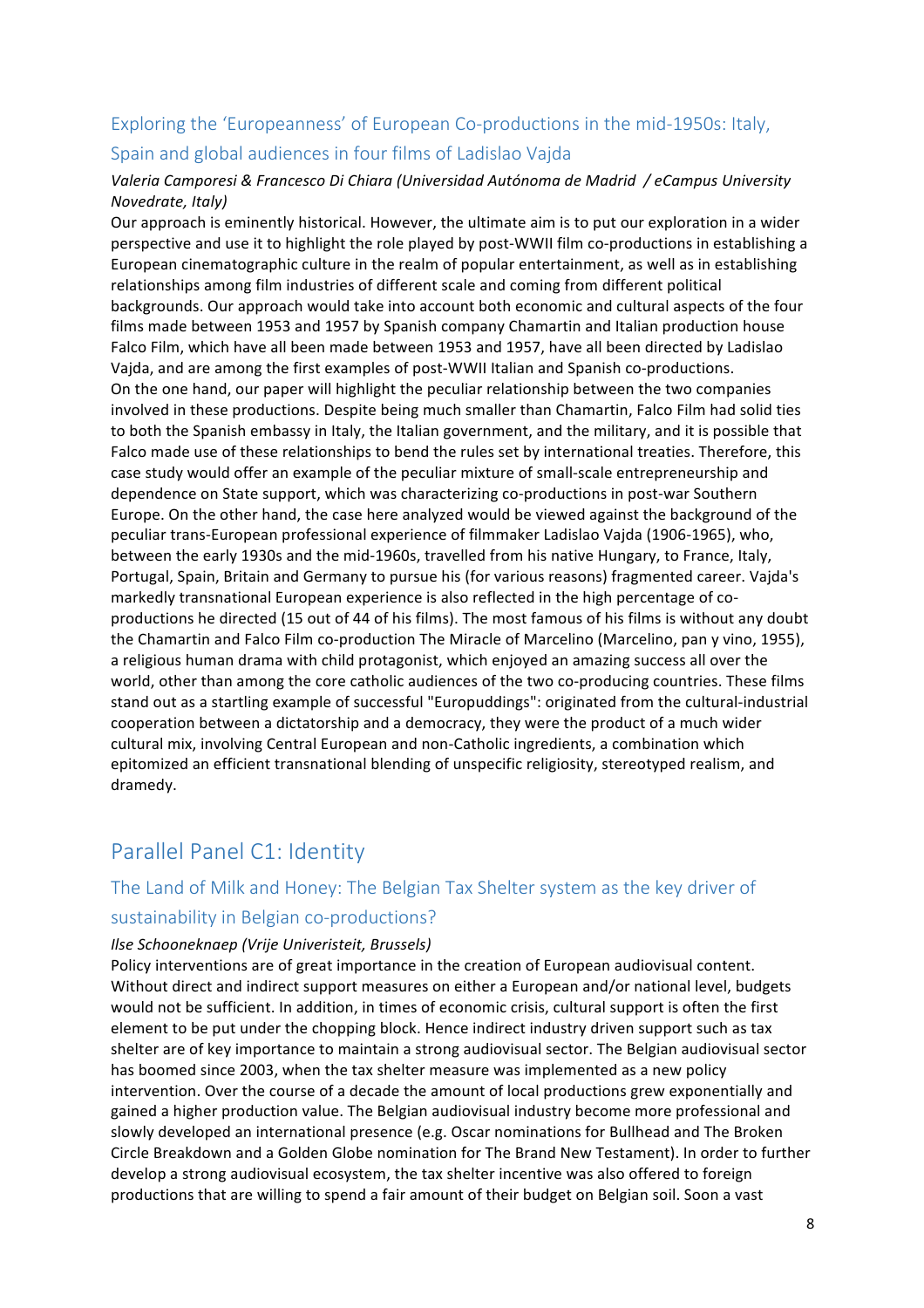amount of coproductions were set up, a mix of mainstream and arthouse films with Belgium as the minor or major production partner (such as The Artist, Grace of Monaco, The Fifth Estate and just recently Scorsese's new film Silence). As local Belgian film funds recently started to actively promote coproductions through tax shelter abroad on multiple international film festivals, it is necessary to investigate what type of coproductions are set up through this measure. Are the Belgian minority partners just the money cow or do they have creative input? In reverse when Belgium steps up as the major production partner are international coproduction partners a logical choice to provide more budget or do they force creative changes? The paper wishes to analyse the dynamics and implications of the tax shelter initiative on the Belgian audiovisual ecosystem. In order to answer the research questions, we used a multimethodological approach through the combination of expert interviews and document analysis. Several recent coproductions will be used as case studies as they offer a detailed insight in the use of the Belgian tax shelter initiative.

### Small, rich and fragmented Switzerland, is it time for a new 'Youth'?

### *Marco Cucco (Università della Svizzera italiana, Lugano)*

Despite Switzerland is a rich country and it plays an important role in many international businesses, it has many problems in supporting its own film industry. Switzerland is a small country and therefore financing films (especially high-budget productions with a wide appeal) is particularly challenging. The Swiss Confederation and PSB (SSR SRG Idée Suisse) provide generous funds, but at the origin of the difficulties in financing is the peculiar set up of the domestic market. Three linguistic regions compose the country, with the result that Switzerland is composed of three different film markets. Only few films are released in the whole national territory, since each region is characterized by specific trends in film consumption, which are deeply influenced by the neighbouring country's culture and film supply. Within this scenario, international co-productions play a crucial role. They allow Switzerland to take part to high-budget projects and to access the international market. This has been particularly true in the past few years after the exclusion of Switzerland from the MEDIA program due to the results of a federal referendum about immigration. The only possibility for Switzerland to enjoy MEDIA funds for film distribution outside the domestic market is through international co-productions made with States that are still members of the program. The paper I would like to present investigates the peculiar situation of Switzerland in film production and distribution, and the strategic role played by international co-productions. The analysis will be supported by a case study: Youth (2015), directed by Paolo Sorrentino and coproduced by four countries (Italy, France, Switzerland and the UK). Switzerland is a minor partner (10%) within this film performed exclusively by an English speaker cast. For these two reasons the public supports provided by the Swiss Federal Office of Culture (granted for cultural purposes and not to be returned), by the national PSB and by one of its local branch (RSI) was strongly criticized. The paper will discuss firstly the positive and negative implications generated by Youth for Switzerland, and then the role played by this high-budget international co-production both for the advent of a new national film fund and for a partial switch in the Swiss Confederation goals in film production.

### Dutch-Flemish Co-productions: film policy and cultural identity

#### *Gertjan Willems (Ghent University)*

Due to linguistic, cultural, and geographical reasons, the Netherlands and Flanders (the northern, Dutch-speaking part of Belgium) are logical co-production partners. Since the 1960s, the Dutch and Flemish official film policies play an important role in facilitating one of the most solid film production co-operations in Europe. The Dutch-Flemish coproduction policy in the 1960s and 1970s was motivated by a combination of production and distribution related considerations and a 'Greater Dutch' cultural ideology. From the 1980s on, cultural and ideological motivations largely made way for more economic considerations. Thereby, the Dutch-Flemish coproduction policy became part of a larger internationalization tendency in the European film industry. Still, due to practical and cultural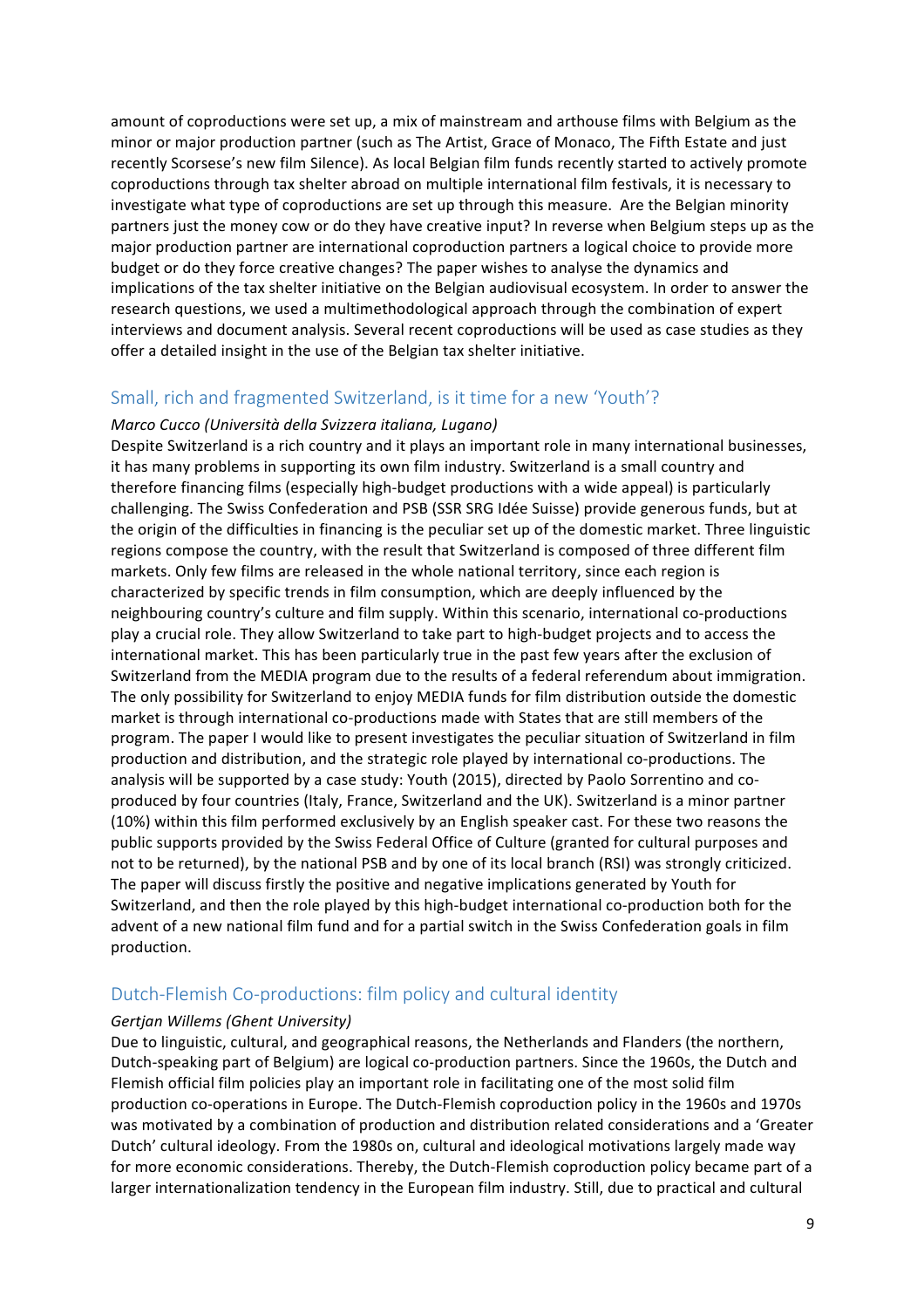motivations, Flanders kept a privileged position as a co-production partner for the Netherlands, and vice versa. Although Dutch-Flemish co-productions were thus always stimulated on an official level, they also regularly caused commotion among the policy actors. This commotion mostly arose from concerns about the 'own' regional or national identity of the films, both in terms of the provided representations of the Netherlands or Flanders and in terms of the cast and crew's background. The creation of a recognizable Dutch or Flemish cinema was a very important policy goal that often conflicted with the will to stimulate co-productions. Drawing upon textual and contextual film analysis and original archival research in the records of the Dutch and Flemish funding bodies, this paper aims at investigating the evolution of the representation and contextual construction of cultural identity in Dutch-Flemish co-productions and how the policy actors related to this. As such, the paper sheds light on some of the most pertinent discussions regarding co-productions in Europe, including the tension between cultural and economic arguments and the complex of regional, national and transnational dynamics.

### Parallel panel C2: National Perspectives

### Mapping International Film Co-productions in Spain: the case of film comedies

#### Paula Iglesias (Carlos III University of Madrid)

International co-productions, understood as a form of cooperation between producers from different countries to produce a film, pose implications ranging from economic and legislative aspects to readings in cultural key which attend the processes of negotiation, hybridization, transnationalization or standardization that take place between the national identities of countries participating. In this scenario, film comedies have traditionally been understood from a national and local perspective, thus turning into a product that 'travels badly' and does not attract foreign investment. This paper is the starting point of a larger project that tries to reconstruct and explain how the production and circulation of Spanish film comedy works in a transnational co-production context. In order to establish a comprehensive and enhanced mapping of the Spanish comedy coproduction features, we will follow the classification of types of co-productions proposed by Mike Wayne (embedded films, disembedded films, cross -border films, antinational-national films) (2002). The paper follows a three-point structure. First, it establishes a cartography of co-produced film comedies that have Spanish participation. To achieve this goal, the presentation organizes data offered by the Institute of Cinematography and Audiovisual Arts (ICAA) and frames in the context of total co-productions in which Spain has participated. The second step seeks to analyze the information obtained. Thus, the data will be examined in order to examine the geographical origin of the funding sources (European, Latin American or third countries), the institutional relation of the funding bodies (public or private funds) and the percentage of participation each of the sources (minority, majority or balanced). Finally, the study pays attention to possible trends between different geographical areas or particular countries in relation to existing legislation or to the presence of specific agreements for film co-production, whether bilateral or multilateral. In order to obtain a representative volume of data which allows observing changes over time, we will work here with data gathered from 1998, first year in which IBERMEDIA program was implemented, until 2015. Our approach is eminently historical. However, the ultimate aim is to put our exploration in a wider perspective and use it to highlight the role played by post-WWII film co-productions in establishing a European cinematographic culture in the realm of popular entertainment, as well as in establishing relationships among film industries of different scale and coming from different political backgrounds. Our approach would take into account both economic and cultural aspects of the four films made between 1953 and 1957 by Spanish company Chamartin and Italian production house Falco Film, which have all been made between 1953 and 1957, have all been directed by Ladislao Vajda, and are among the first examples of post-WWII Italian and Spanish co-productions. On the one hand, our paper will highlight the peculiar relationship between the two companies involved in these productions. Despite being much smaller than Chamartin, Falco Film had solid ties to both the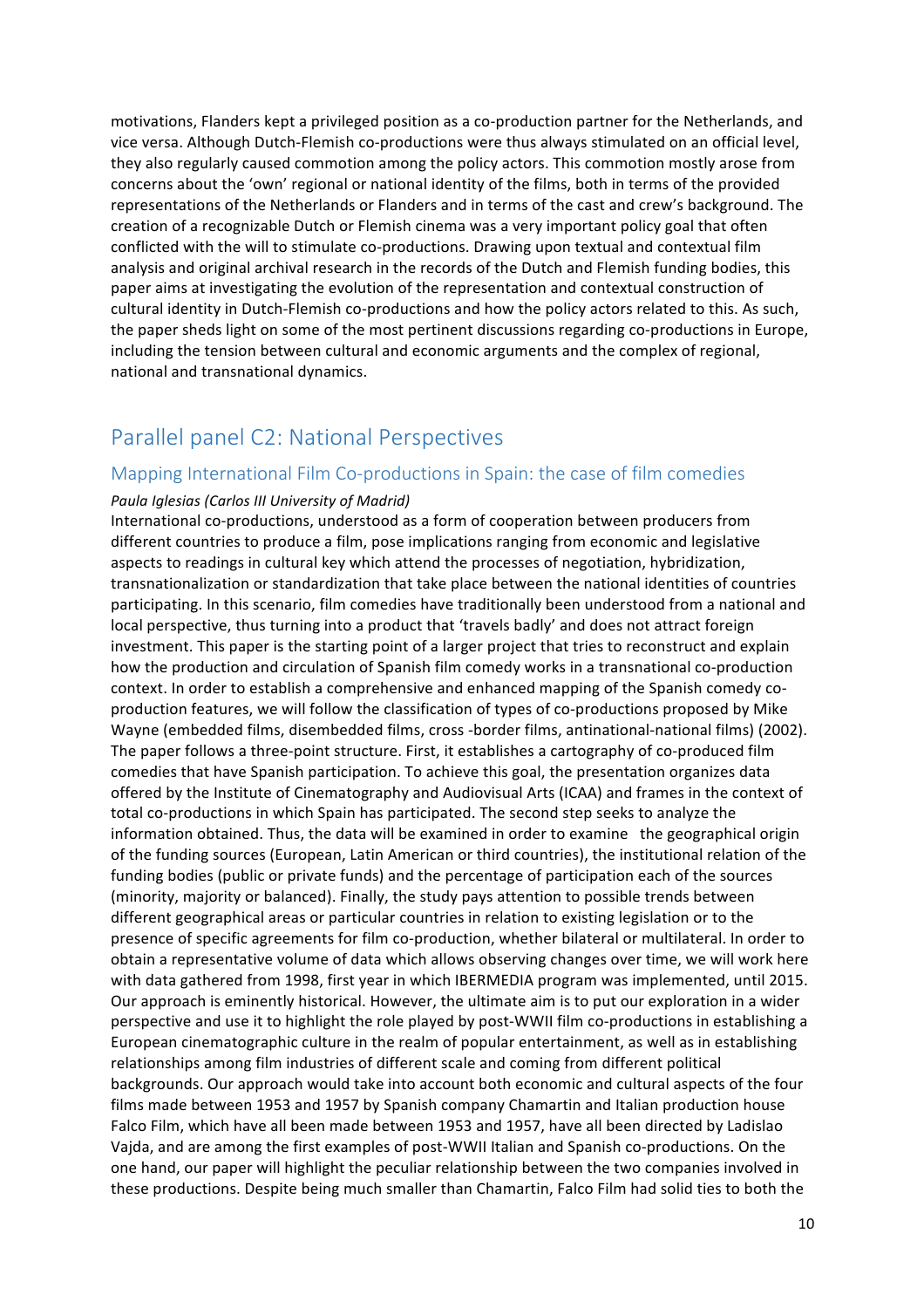Spanish embassy in Italy, the Italian government, and the military, and it is possible that Falco made use of these relationships to bend the rules set by international treaties. Therefore, this case study would offer an example of the peculiar mixture of small-scale entrepreneurship and dependence on State support, which was characterizing co-productions in post-war Southern Europe. On the other hand, the case here analyzed would be viewed against the background of the peculiar trans-European professional experience of filmmaker Ladislao Vajda (1906-1965), who, between the early 1930s and the mid-1960s, travelled from his native Hungary, to France, Italy, Portugal, Spain, Britain and Germany to pursue his (for various reasons) fragmented career. Vajda's markedly transnational European experience is also reflected in the high percentage of co-productions he directed (15 out of 44 of his films). The most famous of his films is without any doubt the Chamartin and Falco Film coproduction The Miracle of Marcelino (Marcelino, pan y vino, 1955), a religious human drama with child protagonist, which enjoyed an amazing success all over the world, other than among the core catholic audiences of the two co-producing countries. These films stand out as a startling example of successful "Europuddings": originated from the cultural-industrial cooperation between a dictatorship and a democracy, they were the product of a much wider cultural mix, involving Central European and non-Catholic ingredients, a combination which epitomized an efficient transnational blending of unspecific religiosity, stereotyped realism, and dramedy.

### European Co-Productions and Film Style: Nuri Bilge Ceylan

#### *Zehra Ziraman (Dokuz Eylul University, Izmir)*

The increasing numbers of co-productions have triggered a certain change in post-1990s Turkish cinema. The countries receiving Eurimages support or involving in other European film funds improved their production conditions with co-producing. Countries also inspired each other cinematically while co-producing a film together and a lot of young filmmakers have been able to reach opportunities that they wouldn't reach otherwise. In this way, developments on film producing practices, technical quality and financial possibilities of their films improved with the rise of coproductions. Over time, co-productions have been a necessity for many filmmakers in Turkey in order to make films, take part in prestigious film festivals and also get involved in distribution and screening networks. These sorts of collaborations provide financial, technical and artistic support for the countries with unstable film industries to make international connections and have chance to distribute and release their films. If post-1990s film directors in Turkey are considered particularly, some certain changes on filmmaking processes could be observed through the films of the ones heading for co-productions. The best example for this subject would be the change of Nuri Bilge Ceylan's cinema over years. His early films such as *Kasaba* (1997), *Clouds of May* (1999) and *Uzak* (2002) are entirely Turkish productions and they have been made under the label of NBC Film. He started to work with a producer with his fourth feature *Climates* (2006) and then he carried out succeeding films as co-productions. These new developments also affected the construction of crew in his films. Before Ceylan started to collaborate with different countries in co-productions, he used to work as the scriptwriter, photo director, editor and producer of his own films. He was the absolute authority. But the difference in Climates could be seen with the highly professional specialization among its crew. It hasn't been the only difference of bigger productions that they require larger cast and crew, there are also some changes to be realized in film language and style of the directors. Ceylan started to go beyond his semi-personal small stories and he left casting mostly his family members. His succeeding films with less personal stories yet more complex storylines point out a distinct change on both the stories he employed and his way of film production system. It is particularly striking that the changes on film production routine go parallel with the advances on storytelling elements in his image-based cinema. With this presentation Nuri Bilge Ceylan's films will be referred in terms of their production features and stylistic alterations. Thus, film production modes of Turkish cinema from mid-1990s to present will be dealt with the relations of creative filmmaking and film production practices through Ceylan's films.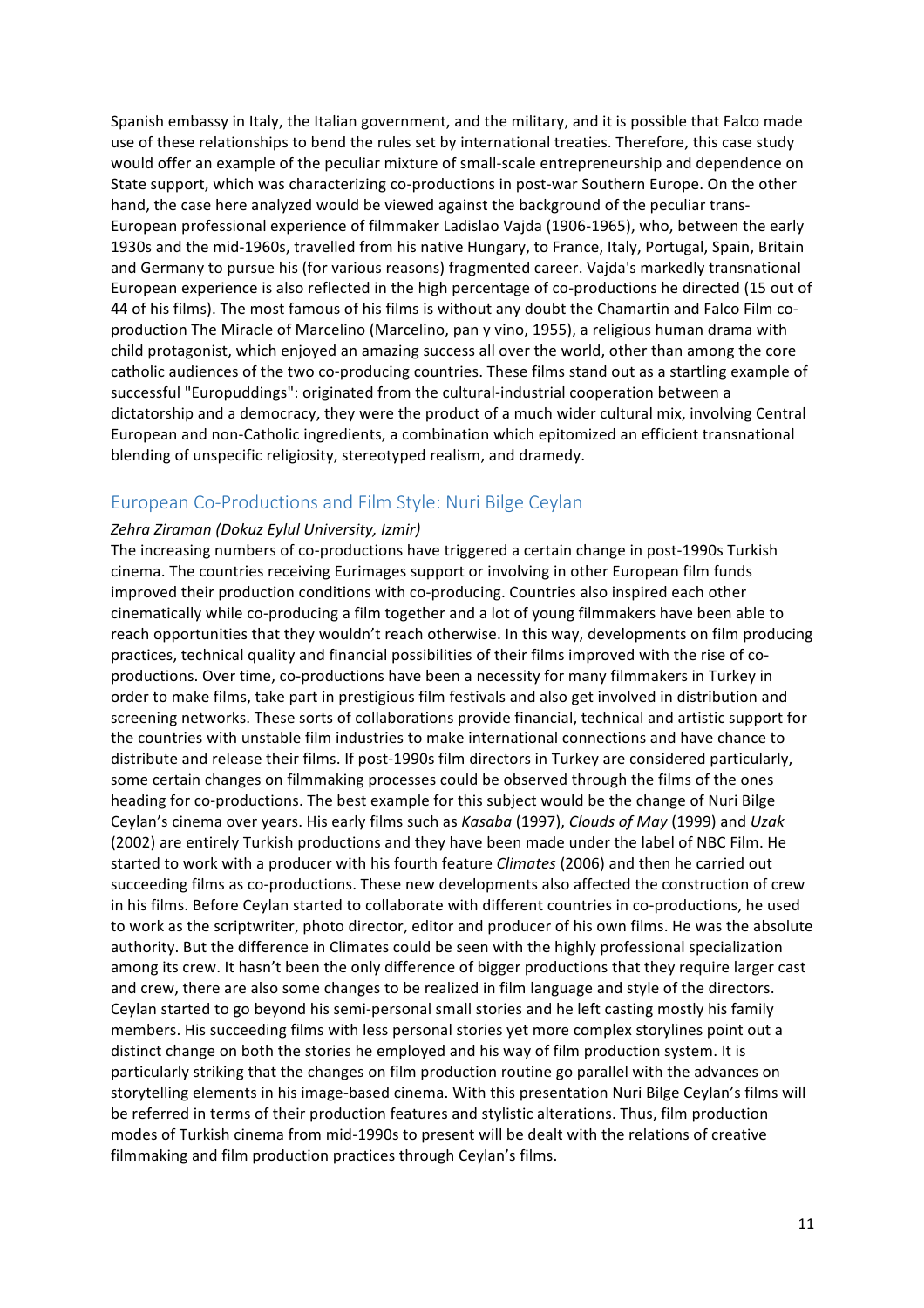### Eurimages Co-production Support: The Case of Turkey after Twenty-Five Years of Membership

### *Levent Yılmazok (Mimar Sinan Fine Arts University)*

Out of the new sources for financing films that emerged in the post-1990 Turkish cinema, Eurimages is the only non-domestic, supra-national one wherein support decisions are taken by the representatives of various member states. As the cultural objective of the Council of Europe is 'to promote awareness and encourage the development of Europe's cultural identity and diversity', its cinema support fund, Eurimages, encourages filmmakers to 'reflect and promote the contribution of diverse national components to Europe's cultural identity'. My doctoral research - completed in 2012 - explored this principle of reflecting and promoting Europe's diverse identity in the imagined community of Turkey by looking at the multifarious representation of the intrinsically complex diversity of the Turkish nation in films, with regard to ethnicity, religion and gender – the identities that had crucial roles in the transition from empire to republic which came with the 1923 revolution, and have remained problematic hitherto. For Eurimages practically has been a good source of financial support for Turkish filmmakers seeking to engage with the problematic aspects of Turkey's national identity or simply seeking to convey the contribution of components to Turkey's overall cultural identity. In addition, the contributions of co-production support to filmmaking practices in Turkey are revealed in my thesis. In a field-based research I studied all of the Turkish-initiative films those directed by Turkish filmmakers, the themes and milieu of which are pertinent to Turkey – that received Eurimages co-production support in the first twenty years of Turkey's membership (1990-2009) in the organization; which made a total amount of sixty films. My paper for this conference extends the scope of my doctoral research from the first 20 years to 25, in which the number of considered films increased from 60 to 78 – an update of the research with the inclusion of recent data. In short, my presentation will put forth the representation of ethnic, religious and gender identities as well as the contribution of co-production support to filmmaking practices in Turkey with regard to Turkish-initiative films that have been funded by Eurimages between 1990 and 2014.

# Plenary Panel D: Europe and the World

### Co-production Under the World Cinema Support Fund: The European Turn of the French International Film Policy

### *Ana Vinuela (Université Paris-Diderot)*

From its inception, French international film policy has maintained a dialogic relationship with European and World Cinema considered as distinct categories, implementing specific schemes based on geopolitical and linguistic criteria to support intra-European and other international coproductions. The tools developed by this policy have been aimed at enhancing France's cultural status and international influence, and at increasing the potential of French cinema to compete in the global market. In 2012, the establishment of the World Cinema Support fund (Aide aux Cinémas du Monde) by the Ministry of Culture and Communication and the Ministry of Foreign Affairs, represented a shift from previous initiatives thus to strengthen these objectives in the context of globalization. The new fund aims at fostering international co-production with all the countries, including films made outside inter-governmental co-production treaties. This turn in the French film policy has resulted, under a unique policy instrument, in the integration of a set of dialectic terms: Europe and the world, and high and low production capacity countries. This paper will examine the place of European co-production in the framework of the World Cinema Support fund. The objectives of this French policy tool match those defined by the European programmes Eurimages and Creative Europe MEDIA, while also keeping alive a tradition of postcolonial cultural collaboration with non-European countries. I will analyse how this tool reinforces a Euro-centric cinema that encompasses the categories of European and World Cinema and provides an alternative to the dominant Hollywood model. The theoretical framework I will use will explicate how French co-productions that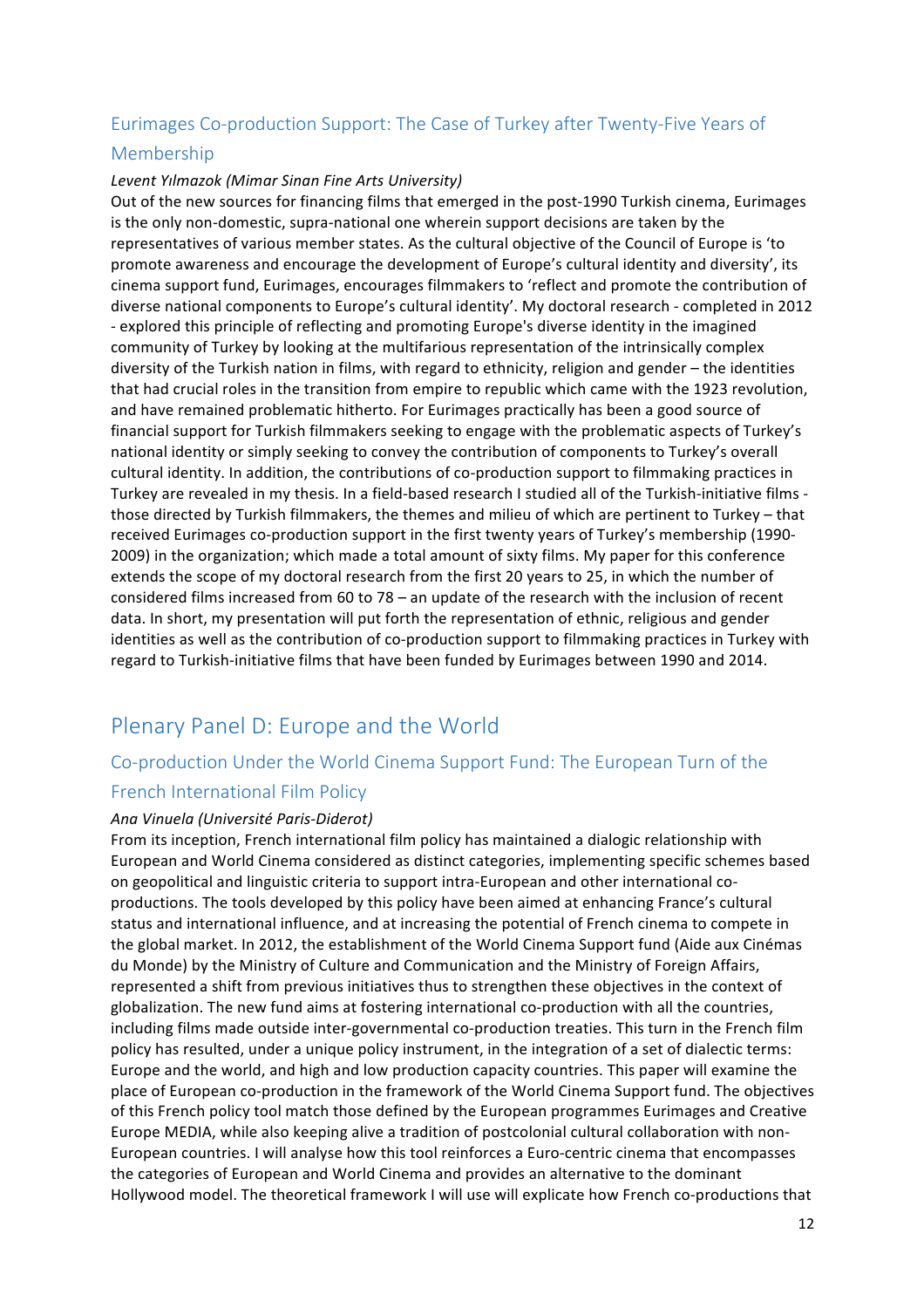benefit from this scheme are financed, produced, circulated and received. As case studies that illustrate the normative framework of a cinema at the intersection between Europe and the world, indeed one that interrogates the notion of "national cinema", I will use a transnational perspective to analyse The Lobster (2014), directed by Yorgos Lanthimos, (Greece, Ireland, France, UK and The Netherlands), and Louder than Bombs (2014), by Joachim Trier (Norway, Denmark, France).

### Festival Films from India: Evading the Bollywood Caging

#### *Vatsala Sharma (Independent Scholar)*

In this paper I would like to discuss the role of European film festivals to explore how it is a facet of the European co-production system, facilitating in "sustaining national film industries in the face of economic challenges and Hollywood", and also allowing filmmakers, like from India, to make intelligent films defeating the overwhelming economic, social and political presence of Bollywood. Major film festivals that are held in Europe, such as Rotterdam and Berlianle, support films and film talent by funding projects and allowing them to be showcased in the festivals, giving them prominent exposure and a possible promising future. This also allows for a European as well as a transnational co-production system, where countries, mostly the developed countries (France, Netherlands, Italy and Germany) fund filmmakers from the developing countries (India, Thailand, Phillipines). Once being selected for funding by a particular festival, the film wins a sense of validation of being in some measure a work of value and art. In my discussion, I will focus on the films that are made in India, which are considered to be "art" films, made specifically for film festivals, and produced through fundings from a film festival. These films stand minimum chances of ever getting financed by a Bollywood production house. I will be taking the example of Court (Chaitanya Tamhane, 2014), to discuss how "festival films" from India, which are made to be screened at International film festivals, consequently overcome the hindrance posed by the Bollywood film industry in the creation of aesthetic and thoughtful cinema. Court is an Indian film, a debut fiction feature film of Tamhane, premiered at the prestigious 71st Venice International Film Festival, winning the Best Film in the Horizons category, among other 18 awards from various other international film festivals. The film was produced by Vivek Gomber, who acts in the film as well, and with assistance from the Hubert Bals Fund of International Film Festival Rotterdam. It was selected by HBF in the fall of 2012, as a project that will be provided help for development of the script and project. After its release it was distributed by Artscope Films, which is part of a French producer-distributor-sales agent Memento Films. What I would like to explore is how proportionate and democratic the decision making is during the production and post-production phase, a concern, which has also been observed by Cindy Hing-Yuk Wong, as "most film festivals are located in Western Europe, the co-production system also reproduces inequalities, raising important questions about the power dynamics of global cinema." (147) Wong also notes by referring to Randal Halle, the problems that arise when European funds are employed to produce films from Asia and Africa, as they believe this can lead to a new form of Orientalism, where these funds can influence and coerce into producing "a set of cultural texts that speak the truth of the other on behalf of that other." while coming across as authentic, genuine works. Thomas Elsaesser too observes that the festival film can lead to filmmakers into making the ready-made blueprint of films that fit into the mold of a particular film festival based on its history. By taking Court as an example, I would explore and discuss the above mentioned concerns and areas of interest and try to argue how influential and beneficial the funding process of film festivals held in Europe have been to Asian, and especially Indian filmmakers, because it allows another avenue for filmmakers to not only make intelligent and relevant cinema, but also provides an international stage, which makes these works more accessible and visible.